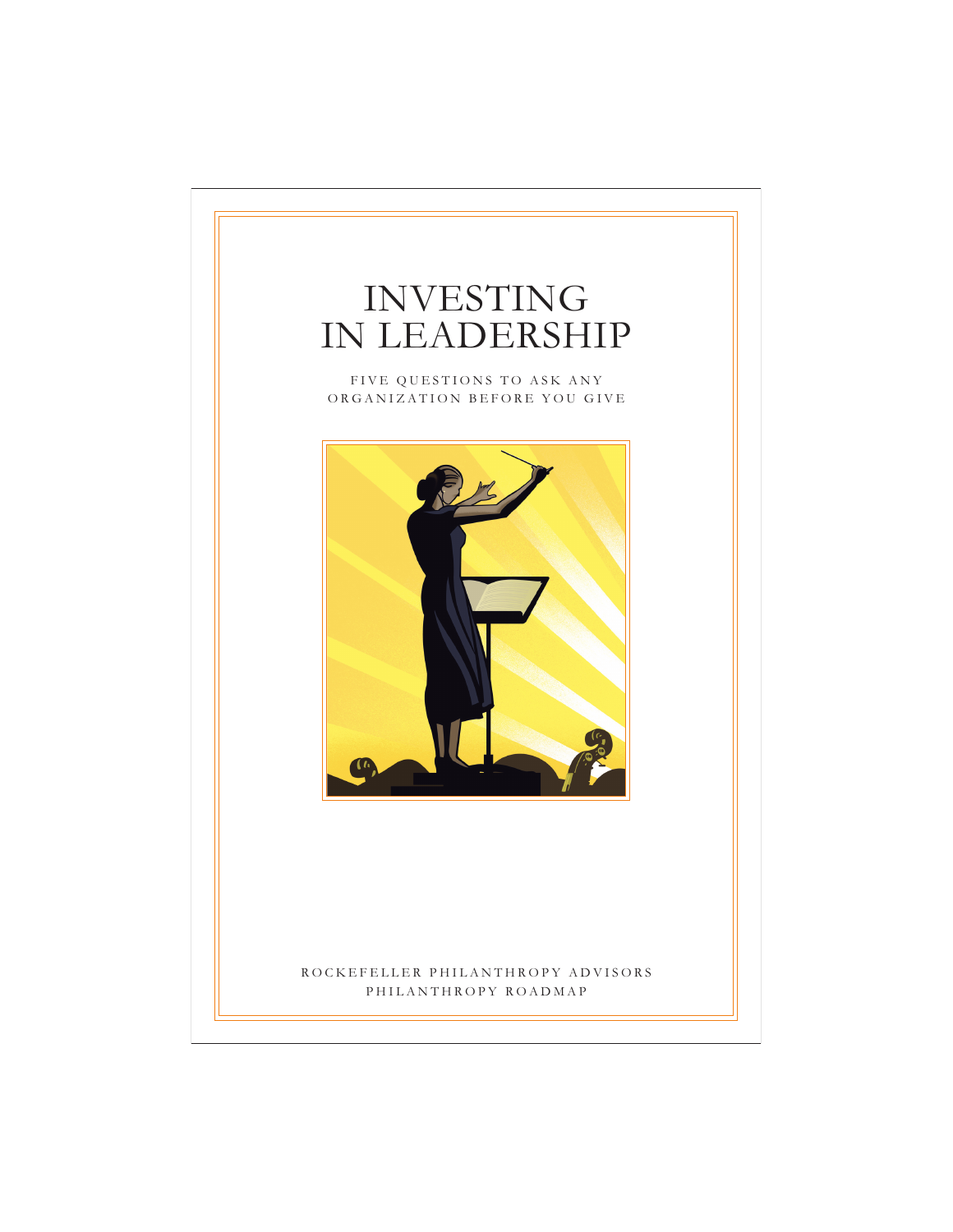Some of the most important information a donor can gather before investing in an organization has to do with people, not spreadsheets. The people who work, volunteer and care about a nonprofit organization often provide a clear reflection of how the organization operates.

It would be inefficient —not to mention very costly —to try to interview a wide cross section of stakeholders. That's why examining the leadership of an organization can be so helpful to donors. It's a way for thoughtful philanthropists to get a window into the strengths and weaknesses of the entire organization, to understand its operational culture.

Leadership is one of a number of factors that determine the effectiveness of a nonprofit organization's work. Visionary leaders possess the ability to assess the way things are and then inspire us to help create new solutions. In this sense, leadership does more than set policies and define goals; it creates a paradigm for a better world.

When venture capitalists research potential startups, they first evaluate the entrepreneurs who guide them. So, too, can effective donors evaluate leadership in potential grantees. Strong leadership —or the lack of it —can be a decisive factor in making funding choices.

This brief guide, part of the Philanthropy Roadmap series, is designed for both emerging and established philanthropists. It sets out five key questions that donors can ask to evaluate leadership.

**1** What is the leader's vision? **2** How does the leader make and communicate decisions? Is the leader a good team-builder? **4**

How does the leader handle conflict?

**5** Does the leader balance passion with strategy?

#### **FINDING THE RIGHT FIT**

It takes different leadership skills to guide organizations at different stages:

A startup might need a leader with a grand and compelling vision. A growing organization might need someone who is good at building systems and teams under steady financial management. A mature organization might need a stabilizing leader who can make use of established systems in more sophisticated ways; for example, someone who is an expert in board relations.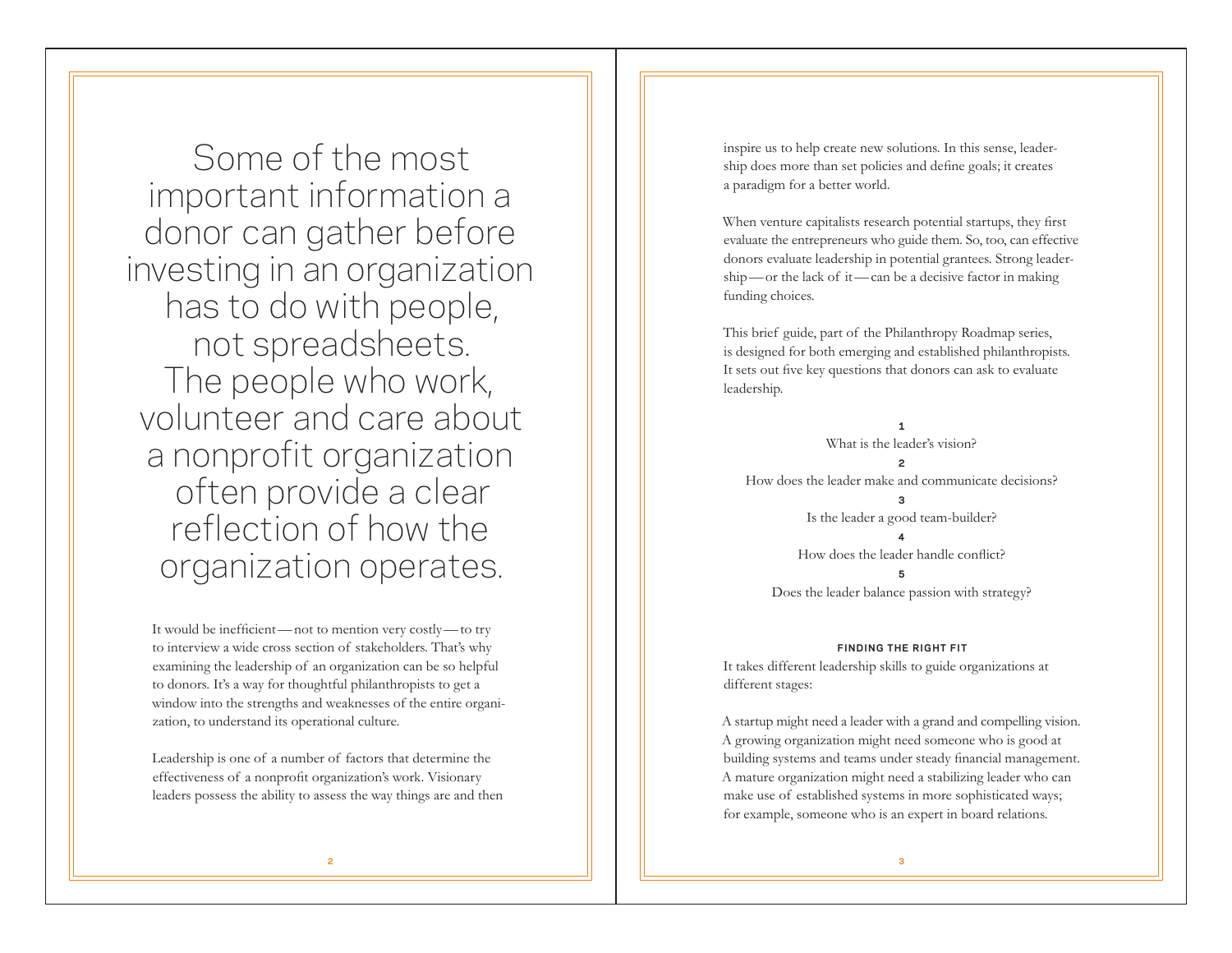# WHAT IS THE LEADER'S VISION?

1

Most philanthropy seeks to create social change. A nonprofit leader's vision is like a blueprint for that change. It's far more than a dream. It details not only what the organization seeks to accomplish, but also what role it will take in its field and in the communities where it operates.

It's not uncommon for strong leaders to rely on powerful communication skills to inspire their colleagues and other stakeholders, painting a compelling picture of how the organization's work will create a better world. But that inspiration becomes much more powerful when it is also strategic and practical. Donors may want to ask a leader about what forces influence the organization's work—for the good and the ill—to get a sense of how the leader's vision will play out in the real world. Donors may also want to assess if a leader's vision reflects an understanding of evolving opportunities and challenges.

Many donors also find it useful to ask about an organization's financial and fundraising vision. There are few things as important to the sustainability of a nonprofit as its ability to fundraise. So the leader's vision of how to achieve fundraising goals including issues such as the fundraising role of the board and the importance of growing the endowment—can reflect not only an organization's ambition, but its ability to survive and grow.

### **A MOMENT OF OBLIGATION AND VISION MAYA AJMERA & THE GLOBAL FUND FOR CHILDREN**

Maya Ajmera calls it her "moment of obligation," but it was also a moment of pioneering leadership.

In India on a Rotary International graduate fellowship, she noticed a group of 40 children being taught how to read and write by a teacher on a train platform. She talked to the teacher and found out it cost only \$400 per year to support 50 children and two teachers. The resourceful approach to learning brought the school to the children because the children could not get to the school. At that moment, insight came to Ms. Ajmera in the form of a question: How do I get small amounts of capital directly into the hands of the most worthy community-based groups making an impact in the lives of children around the world? The year was 1990. She was 22 years old.

Three years later, her vision became the Global Fund for Children with support from Echoing Green, a foundation that supports budding social entrepreneurs. (See the Echoing Green case history later in this guide.) The strategy of the Global Fund for

Children was to make small grants to innovative community-based organizations working with vulnerable children. The first grants went out in 1997 a total of only \$3,000. By 2011, the fund had made a total of \$21 million in grants to more than 500 communitybased organizations in 78 countries.

In addition to its grants program, the Global Fund for Children also publishes books (more than 30 all designed to promote global understanding in children) and has helped fund a number of documentaries.

For Ms. Ajmera, born and raised in North Carolina, the daughter of immigrants from India, the remarkable success of her project is all about leadership. She had this to say to an interviewer from *Philanthropy News Digest*:

"When I applied for an Echoing Green fellowship in the '90s, it all started with a four-page application and your mission statement. Basically, the folks at Echoing Green had two questions: 'What do you want to do? And how do you want to do it?' Eventually, they invited me to an interview with four venture capitalists … I'll never forget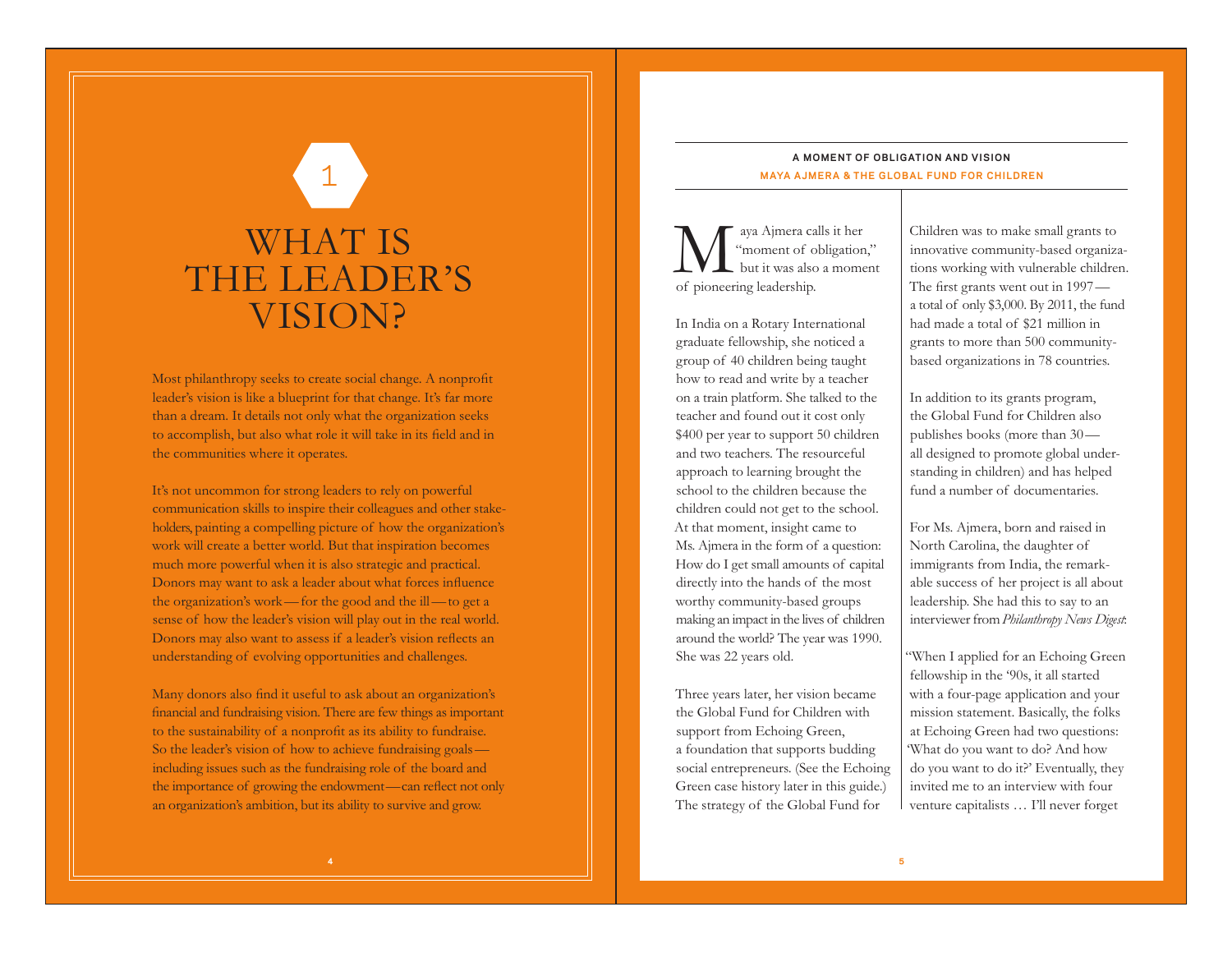one of them saying to me, "So are you telling me that what you want to do is to invest in small literacy organizations around the world and start a children's book-publishing venture and redefine what literacy means in the twenty-first century? And I said, 'Yeah.'"

"I walked out of there thinking, 'Well, that's that.' But a day later they called me and said, 'You got the money —\$100,000 over four years, \$25,000 a year.' I think they must have thought I was hallucinogenically optimistic. But you know something, you make bets on people, and they made a bet on me. And that's what the Global Fund for Children does. We make bets on leaders."

"… you know something, you make bets on people, and they made a bet on me. And that's what the Global Fund for Children does. We make bets on leaders."

# HOW DOES THE LEADER MAKE AND COMMUNICATE DECISIONS? 2

Decision-making can reveal a lot about the level of trust a leader has with his or her team.

How well can the leader explain her method of making decisions? Can she tell you who influences —and who participates in key decisions? Is it clear to colleagues when a leader is looking for advice, for consensus or just for information?

Leaders in nonprofits often want to build collegiality and so err by being too diplomatic. They spare feelings, but lose clarity in direction. Or, if the leader has a strong desire to be liked, miscommunication can result as the leader tip-toes around perceived sensitive subjects.

Honesty and plain speaking can be of great advantage here. Some decisions may be the leader's alone. Others can be arrived at through group deliberation or delegated to individuals. But good leaders make clear what process will be followed. Experts say this kind of clear and consistent approach to communicating about decision-making leads to trust. And this trust has multiple benefits: it supports not only the values of the leader and the organization but allows greater effectiveness in advancing the work.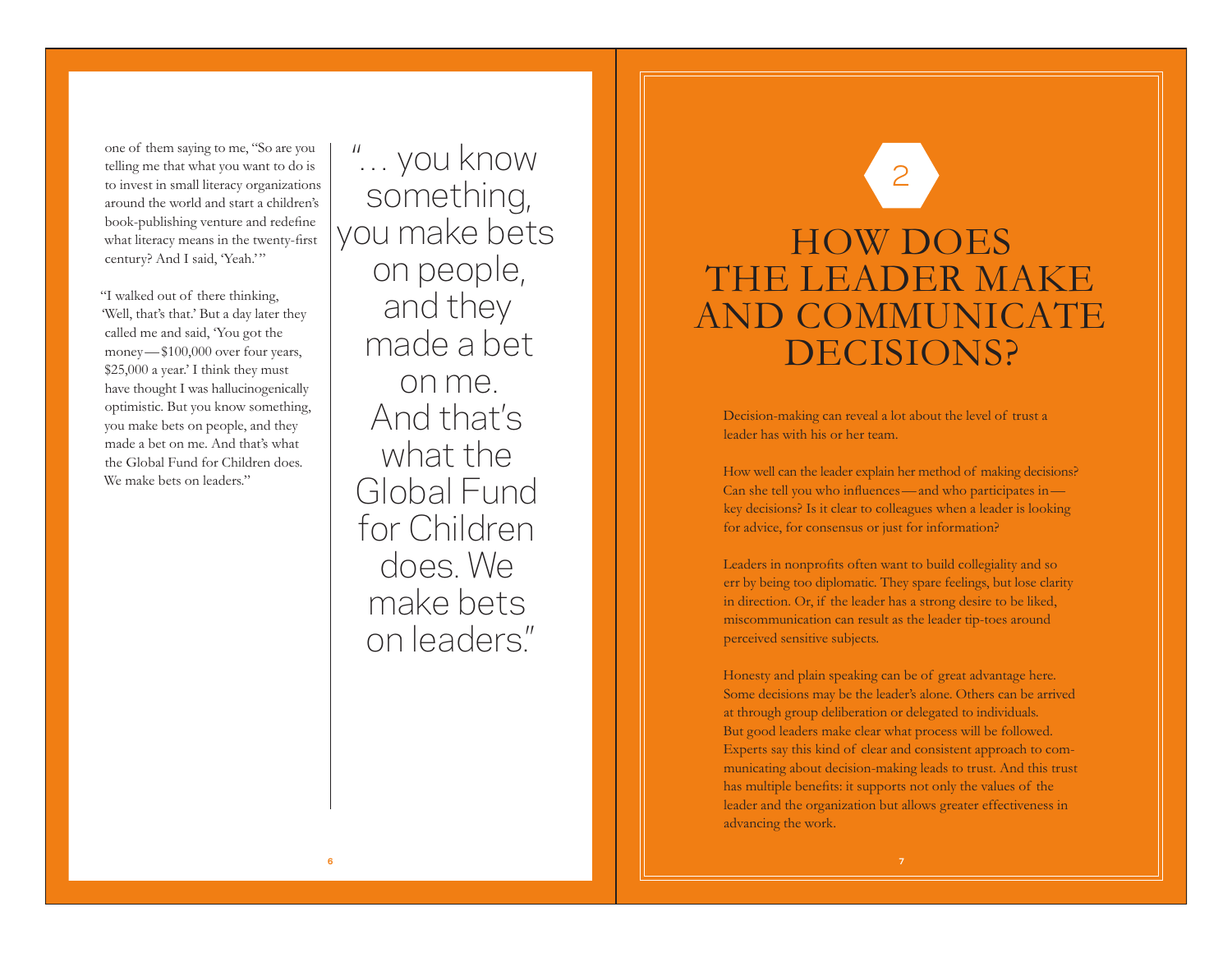## **BET THE JOCKEY, NOT THE HORSE STUART DAVIDSON AND THE WOODCOCK FAMILY FOUNDATION**

Leadership is more than an abstract quality to Stuart Davidson. It's a reason to invest. And Mr. Davidson does a lot of investing —both for profit and for the common good.

His "day job," as he calls it, sees him working as a managing partner of Labrador Ventures (their portfolio includes the personalized internet radio service Pandora and the leading live interactive broadcast platform Ustream). His other calling is as a remarkably creative venture philanthropist, giving his time, money and talents to promising nonprofits and social enterprises. For Mr. Davidson, a trustee of the Woodcock Family Foundation, "leadership is so important it trumps all other attributes" when it comes to potential impact on an organization. In fact, Mr. Davidson points out that Woodcock's philanthropic strategy —they support social enterprises seeking systemic change often turns on finding "unusually able and innovative individuals."

Acumen Fund is one example of the strategy in action. Acumen combines traditional philanthropic motives with

market-based strategies, investing in early-stage enterprises serving lowincome populations around the world. It invests in areas like health care and alternative energy —expecting both a social and a financial return. Any "profit" is put into a new investment. In ten years, Acumen has grown from a startup to a funder with more than 50 ongoing projects —each serving a market of one million or more people. Mr. Davidson and Woodcock have supported Acumen from the beginning —he's a current board member —and he says the organization took off because of its founder and leader.

"Acumen needed someone who understood the issues of the developing world, who was ready to take a leap, who felt like her purpose in life was to achieve these goals and had the skills. We found all those ingredients in Jacqueline Novogratz." Ms. Novogratz's success has not been limited to Acumen. She was named to *Foreign Policy*'s list of Top 100 Global Thinkers and *The Daily Beast*'s 25 Smartest People of the Decade. She serves on the Aspen Institute board and on the Stanford Graduate School of Business advisory board.

So what makes a good leader? Mr. Davidson says communication, management skills and the ability to deal with conflict are all important. But commitment and motivation stand out.

"Some people come to Labrador Ventures and just show me how much money they will make for us," he says. "I often don't take a second meeting." If their main motivation is making money, he reasons, then they will go do something else "when they hit the first bump in the road." He believes a good leader is totally committed to a project and won't rest until he or she gets the job done.

He also has some advice for his fellow philanthropists as they evaluate their gifts and impact investments. "Bet the jockey, not the horse," he says. "That's another way of saying the person is more important than the concept of social change." His experience both as a venture capitalist and a venture philanthropist —has taught him that it's easier to change the mission of an organization than to change its culture and leadership. "If the leadership is right," he says, "they will figure out what to do. Go with leadership."

"Bet the jockey, not the horse … the person is more important than the concept of social change."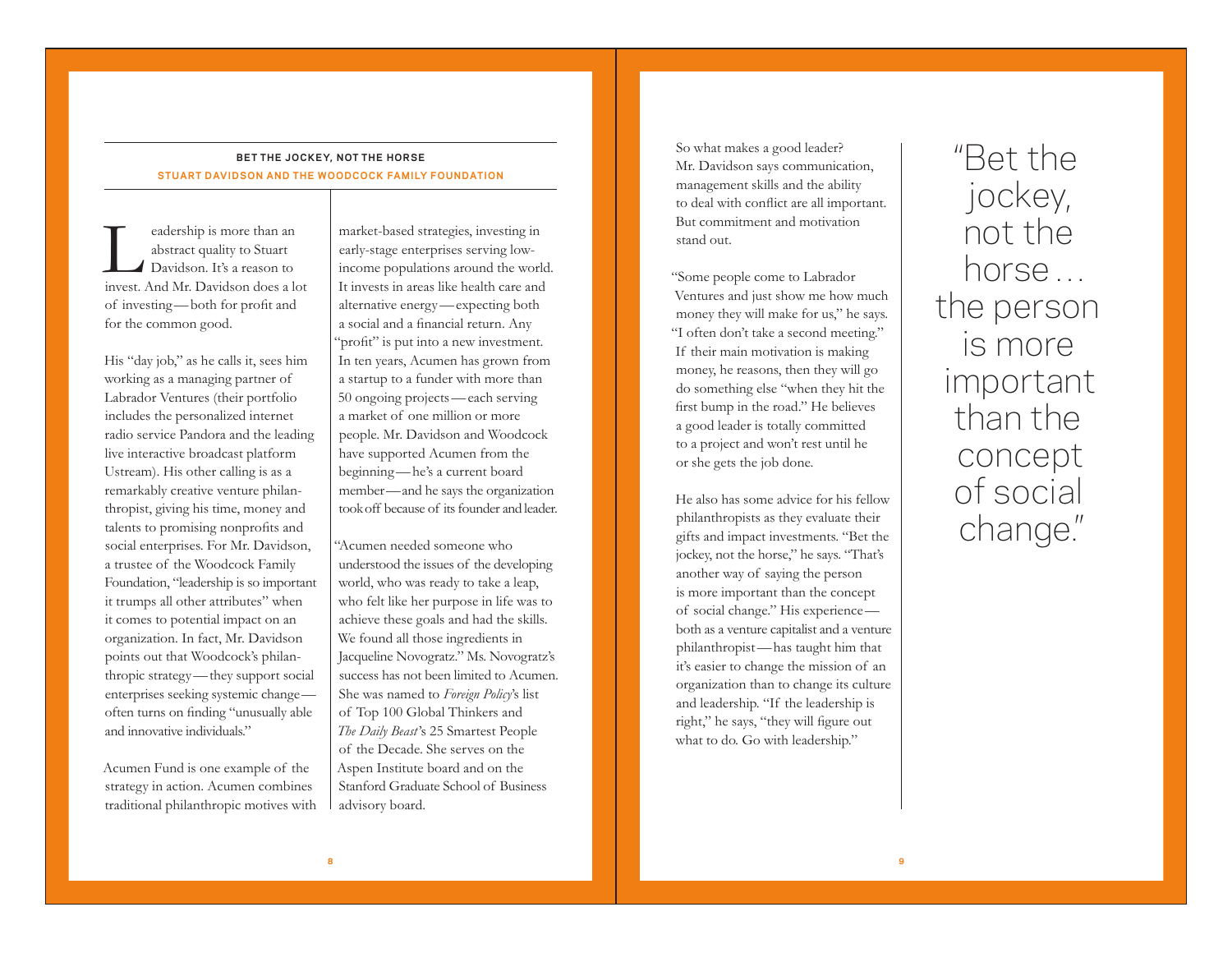# IS THE LEADER A GOOD TEAM-BUILDER?

3

Organizations undergo changes that require staff to show unity and agility. Naturally, team building gets significant lip service. But what does it mean?

Clarity of vision defines an organization's purpose. But a strong team is also built on resilient relationships operating within a strong group identity. Good leaders rely on an understanding of the needs and perspectives of staff and the populations they serve. They balance that empathy with honesty.

Beyond these fundamentals, there are two questions many leaders must confront as they seek to build a motivated team.

### **WHO ARE WE? HOW WILL WE WORK TOGETHER TO ACHIEVE OUR GOALS?**

These are very practical questions. The identity of the nonprofit must first be defined before it can be accepted by stakeholders and guide the work being done. This identity reminds staff and donors that the organization's work is part of something bigger than any individual. The answer to the second question shows how an organization's structure and strategy interact in practical terms and reminds people that their individual contribution is essential to the success of the whole endeavor.

## **PERSONAL ACCOUNTABILITY GEOFFREY CANADA & THE HARLEM CHILDREN'S ZONE**

eoffrey Canada has become<br>one of the most prominent<br>education reformers in the United States. In 2011, he was named one of *Time Magazine*'s 100 most influential people in the world for his work with the nonprofit Harlem Children's Zone. U.S. Secretary of Education Arne Duncan wrote this about him:

"Geoffrey Canada is an extraordinary innovator and one of my heroes. He has shown time and again that education is the surest path out of poverty. The Harlem Children's Zone Project, which he founded, provides a cradle-to-career continuum of highquality neighborhood schools and support services for disadvantaged children. It's based on the simple idea that you cannot divorce where kids live from where they learn— and it's the template for President Obama's Promise Neighborhoods program."

Over more than 20 years, Mr. Canada has built a team to serve 8,000 children in a 100 block area of Harlem in New York City. His leadership begins with a very personal commitment to the work and his team. In his words, "We believe leadership has to go out

and demonstrate." He tells the story of being interviewed by Anderson Cooper, who was then a reporter with *60 Minutes*, when his staff got some calls about gunfire in one of the housing developments in his zone. So he stopped the interview and went to the housing development. "We call it waving the flag," he said. "You go out, and you let the community know that … the bad guys are not going to make my community unlivable for children. My staff are working in these places every day, and when things get bad, when bullets start to fly, people need to know that me and George and some of the other [leaders of the organization] are going to go out and be there with them."

Two other key concepts for Mr. Canada are vision and community. When he began his work in Harlem, he confronted an unsafe community where many children faced the prospect of an adulthood of unemployment and/ or incarceration. But instead of focusing on the barriers to success, he asked, "What would it look like to win?" This outcome-based strategy led to the organization's holistic approach to caring for children—looking at all contributing factors, including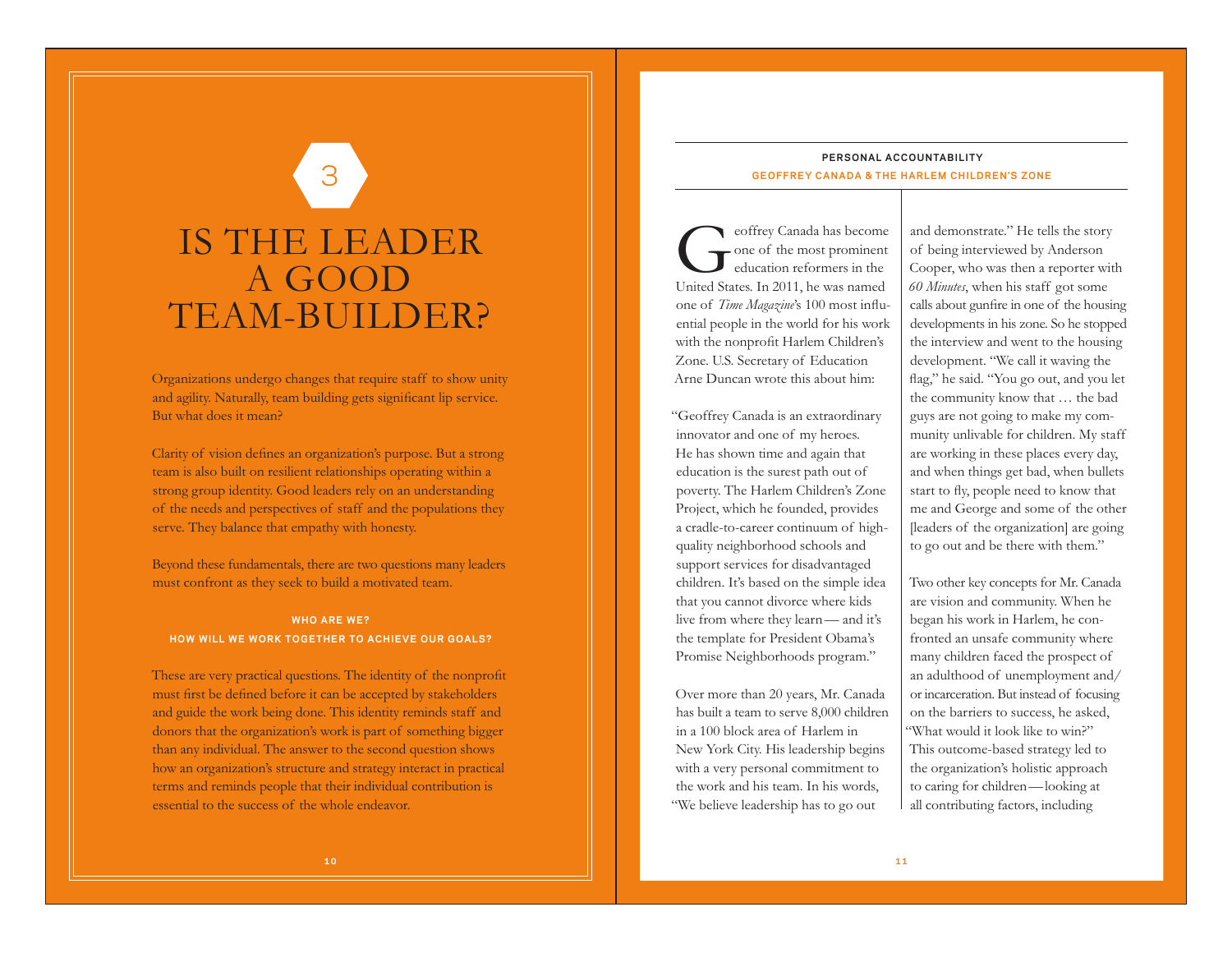nutrition, parenting and community resources as well as education. He decided the children couldn't be served without rebuilding the community and the community couldn't be rebuilt without building leadership in residents by giving them leadership skills.

But the defining quality of Geoffrey Canada's leadership is personal accountability. "In the end, someone has to be held accountable," he says, "and there has to be a clear set of goals that you are holding the organization accountable to … When we started our school [the extended-hour public charter schools called Promise Academies] … I said I got five years and if I don't educate those kids in five years, I'm going to fire myself. I told the mayor. I told the chancellor. I told my board. I told the principal. I told the teachers. I'm going to fire myself. But I'm going to be the last one to leave … Everybody else is going before me. My staff, they heard that … We all will be accountable … If these kids fail, we lose our jobs. [It's a] totally different attitude about success. This becomes personal now."

"In the end, someone has to be held accountable… and there has to be a clear set of goals that you are holding the organization accountable  $t \cap$   $''$ 

# HOW DOES THE LEADER HANDLE CONFLICT? 4

Nonprofit leaders sometimes struggle to answer this question and to give a particular instance of how they dealt with a conflict. They can feel vulnerable. Conflict, by definition, is a problem. Leaders usually prefer to focus on their achievements. However, anyone with experience in the field will tell you that conflict is as common in charitable organizations as it is in any other sphere of human endeavor. So dealing with conflict productively is very important.

Good leaders benefit from qualities like wisdom and patience in dealing with conflict. And all leaders must rely on the trust they have built with staff and others involved. But experienced leaders also usually have an idea of what process they will go through and some organizations have formal strategies for dealing with these problems.

A conflict can have its roots in creative tension or personal misunderstanding or even perceived mistreatment. The potential causes are many. But leadership is demonstrated by how the organization responds to these challenges. Do managers ignore it and hope it will go away or do they address it? Is there confidence in organizational values and systems to help clear up the problem or do people lack faith in the system?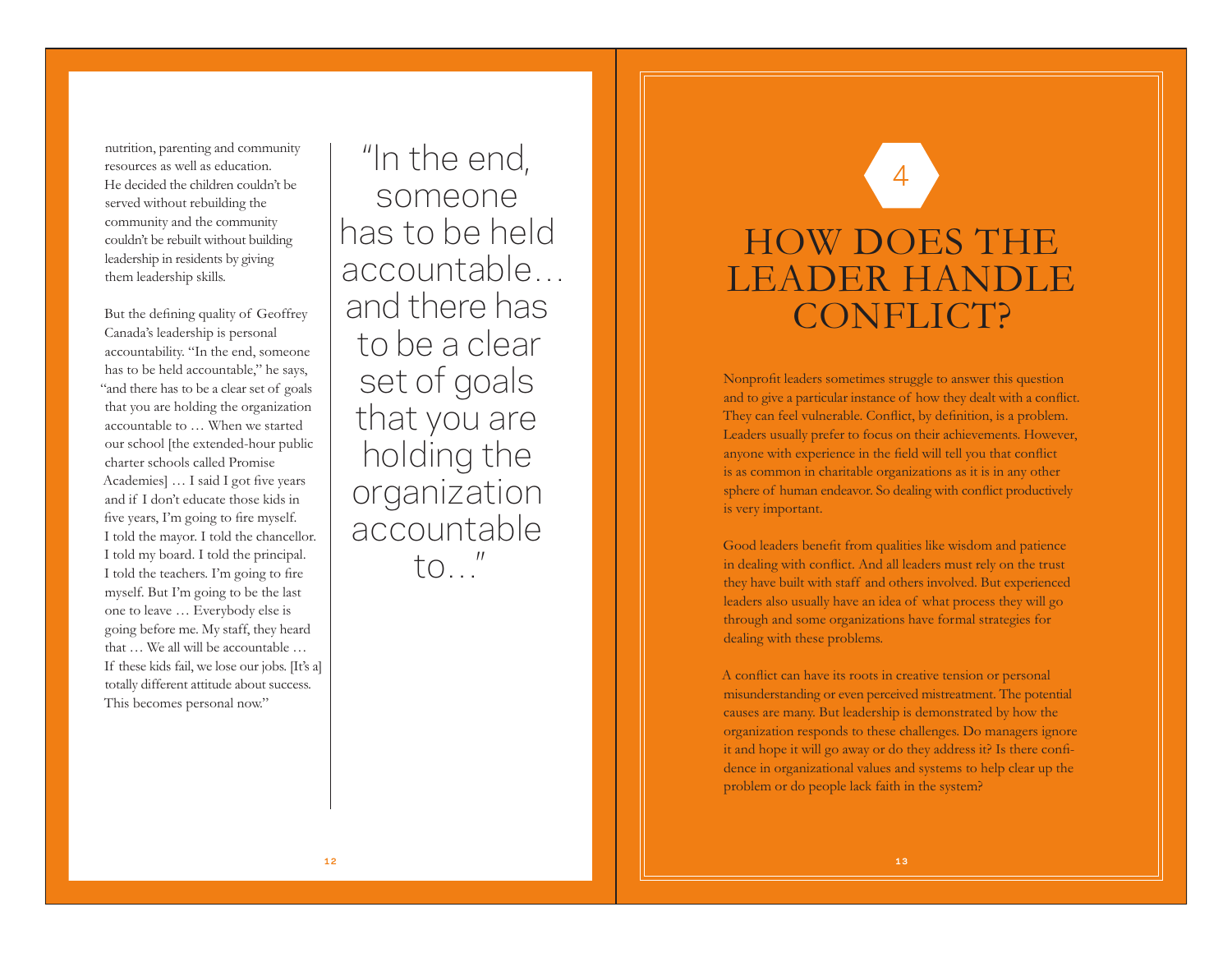It pays the donor to approach this subject with tact, but it should not be ignored. How an organization deals with difficulties often says a great deal about its core values and potential.

# **FROM ROBIN HOOD TO HARVARD**

### **GLENN DUBIN**

Glenn Dubin is a billionaire hedge fund entrepreneur (Highbridge Capital). He is also one of the founding board members of the high-profile Robin Hood Foundation, which fights poverty in New York City.

In 2010, he gave \$5 million to create the Dubin Graduate Fellowships for Emerging Leaders at Harvard's Center for Public Leadership. He sees the direct investment in leadership training as an extension of ideas "which have guided my professional and philanthropic life."

"My hope for this program," he told the *Harvard Gazette*, "is to identify extraordinarily talented and passionate individuals who have been able to overcome challenges in life, and provide them with a unique experience that will ultimately allow them to make a lasting impact on communities around the world."

Once at Harvard, the fellows will encounter what the Center for Public Leadership calls "the seven essential competencies" for leaders:

#### **CATALYTIC**

Identifying, analyzing and judging complex collective challenges and opportunities; mobilizing others, and keeping them focused on solving such challenges. What are the key challenges facing this group now, and how can I mobilize the group to address them?

#### **CONTEXT**

Knowing the historical, intellectual, cultural, institutional and policy context in which one operates. Where am I?

#### **INTERPERSONAL**

Modulating one's behavior in order to interact effectively in a variety of settings. How do I need to interact with others in order to help this group function effectively?

**LEADERSHIP THEORY** Understanding the fundamental leadership concepts, constructs and research findings. What have the great thinkers and theorists, past and present, said about leadership?

#### **ORGANIZATIONAL**

Planning, organizing, coordinating, and executing collective action. What is the best way of organizing this work and the people doing it?

#### **PERSONAL**

Being self-aware, that is, able to reflect on one's own thinking, feeling, and behavior; knowing one's strengths and weaknesses, predilections, dominant tendencies and values. Who am I?

#### **SOCIAL SYSTEMS**

Reading and analyzing dynamic social and political systems. What is collectively happening here?

The idea is that leadership often relies on a mixture of management and interpersonal skills as well as strategic and analytical ability. In fact, Harvard's Center for Public Leadership believes it is the interplay of these qualities that makes a good leader.

Glenn Dubin is betting that this thorough approach will give emerging leaders a head start on pursuing transformative change in the world.

"…identify extraordinarily talented and passionate individuals who have been able to overcome challenges in life, and … allow them to make a lasting impact on communities around the world."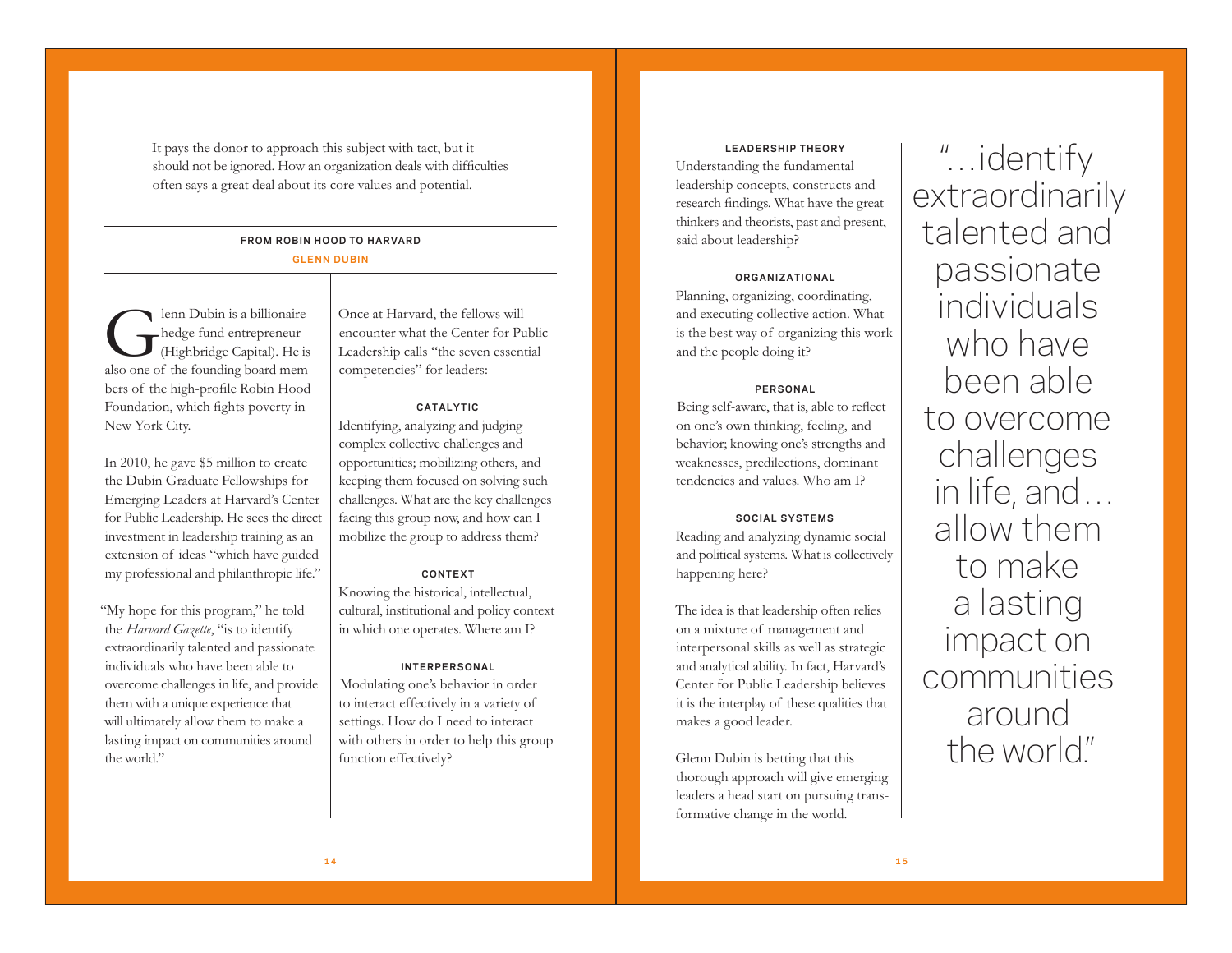# DOES THE LEADER BALANCE PASSION WITH STRATEGY?

5

Most nonprofit leaders have passion for their work. If they don't, donors might well ask why. It could be that the organization has been operating for many years —with a leader so experienced and an operation so well-established that commitment has refined into a kind of calm competency. On the other hand, that competency may have slipped into complacency based on a lack of engagement. In any case, it's worth checking on.

For most organizations, though, passion is quite common. Here, donors might consider asking how the passion is being translated into specific plans.

Many of the best disaster relief organizations demonstrate complete passion and commitment to the cause of saving lives and alleviating suffering. But they must do more than have conviction about their cause. They must prepare. They don't know where the next tsunami, earthquake, fire or man-caused crisis will occur. Still, they stockpile supplies at strategic points, they create relationships with partner organizations worldwide, they devise contingency plans that can be adapted quickly, and they hire staff and advisors with the experience to guide their response to disaster.

Shakespeare wrote, "The readiness is all." Where leaders combine passion with practical planning, philanthropists may well find effective organizations to support.

### **INVESTING IN LEADERS AS AGENTS OF SOCIAL CHANGE ECHOING GREEN**

Echoing Green values leadership so much its philanthropy is completely centered on identifying, funding and supporting leaders and their ideas for social change.

Formed in 1987 by a group of successful private equity investors at General Atlantic, Echoing Green has adopted a risk-taking approach to philanthropy. It funds two-year fellowships for young leaders because it believes new, untested ideas pushed by committed leaders have the potential to create transformative social change. Social entrepreneurs who have received their support include Wendy Kopp of Teach For America, Karen Tse of International Bridges to Justice, and Maya Ajmera of The Global Fund for Children (see case history in this guide).

Cheryl Dorsey, President of Echoing Green, says the biggest issue for her organization is whether or not a leader can execute his or her idea. "We give money to innovative, passionate young people who want to change the world … to see if their ideas are going to gain traction and [to] see if they can really push change in the fields that they care most about."

With 24 years of experience in finding and encouraging leaders, the organization asked itself this question: What are the qualities and characteristics of our group of social entrepreneurs that make them particularly effective as social change agents? Many of the fellows shared similar traits. Echoing Green put these traits together in something they call "SEQ" (Social Entrepreneurship Intelligence). Here are some of the key qualities, according to Ms. Dorsey:

Leaders exhibit an outcomes orientation. "They are committed to being held accountable to impact."

Leaders demonstrate an ability to navigate complexity and uncertainty while still driving results.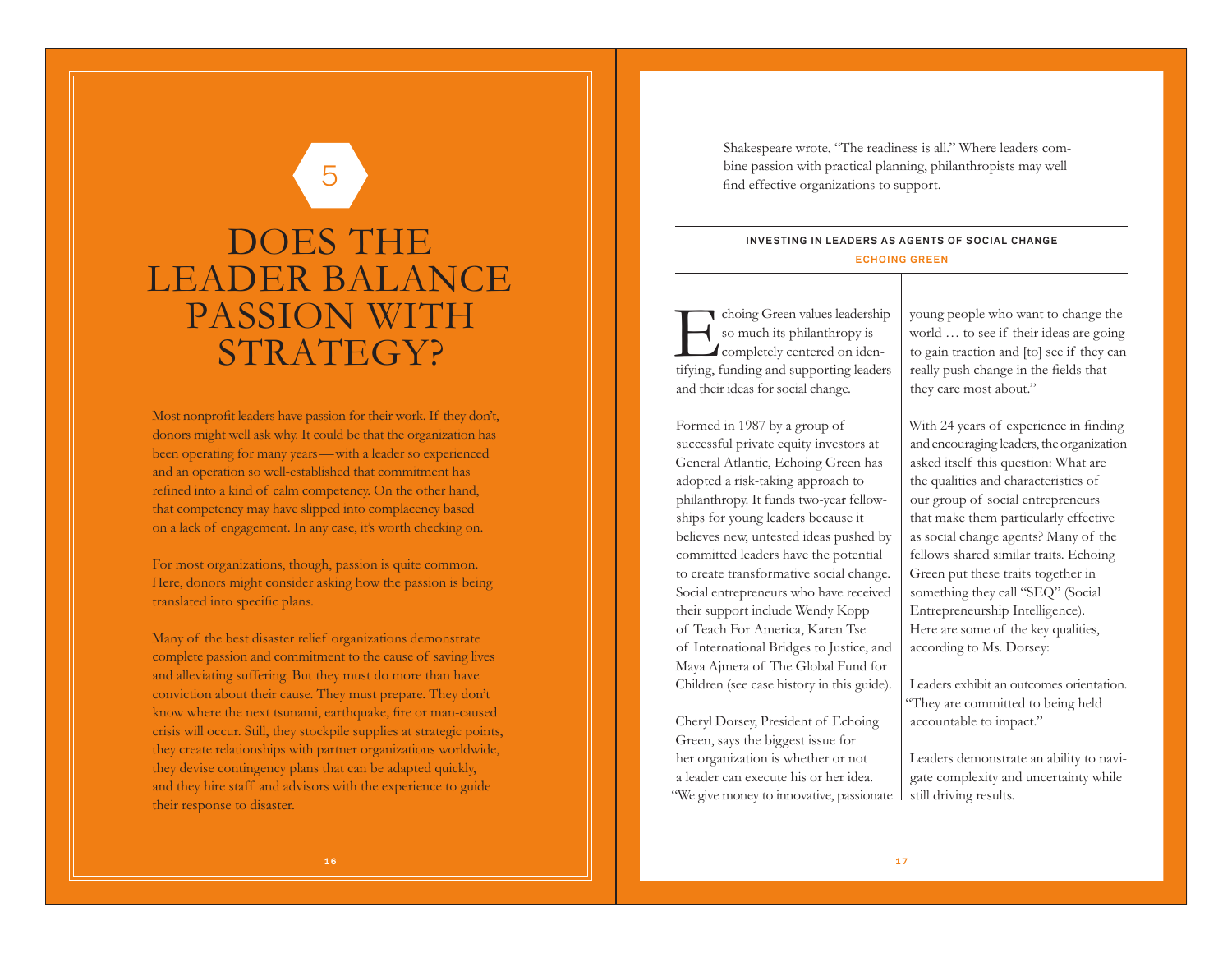Leaders are solution-oriented. "They are deeply engaged in the process of understanding and addressing the root cause of a social problem."

Leaders use "asset-based thinking." This is a way of approaching the world that relentlessly seeks to maximize the strengths, talents and opportunities present.

Leaders are resource magnets. "They not only draw money to the causes they care about, but they also garner human capital —volunteers, champions, supporters and media attention —all the things that are required to execute on an idea."

Leaders have a deep and unshakable obligation to a cause.

And if you find it surprising that venture capitalists might be so willing to invest in nonprofit leaders, you might be interested to find out that General Atlantic, the founder of Echoing Green, was itself created in 1980 by entrepreneur and philanthropist Chuck Feeney as a way to invest the capital of his huge foundation, Atlantic Philanthropies.

"The only two things you need to build in a team, and you must build all the time, are identification a sense we are a team — … and interdependence that we need each other to succeed."

**PROFESSOR CLIFFORD NASS, STANFORD UNIVERSITY**